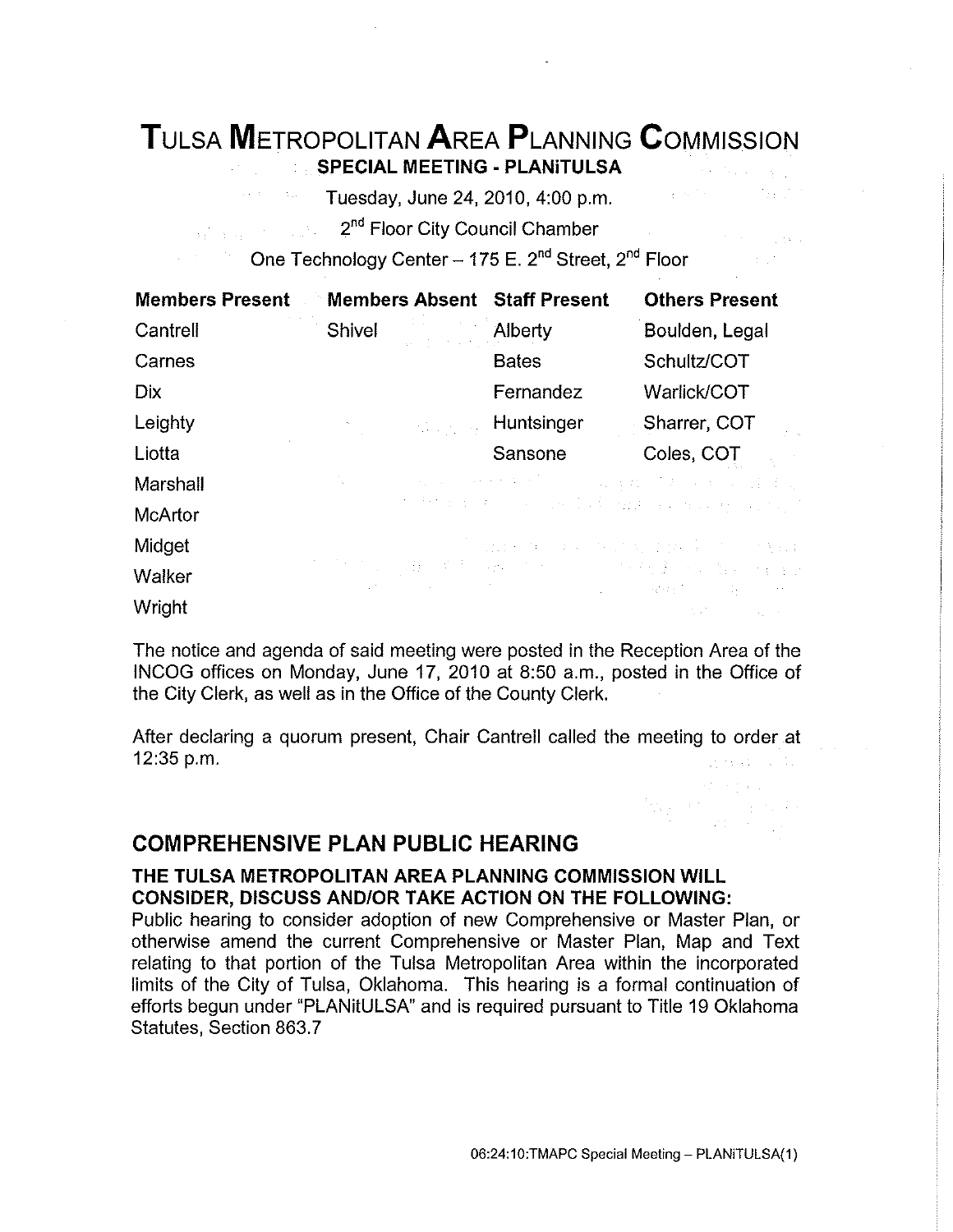# **TMAPC COMMENTS:**

Ms. Cantrell stated that the Planning Commission agreed that they have finished taking public comments and she appreciates the attendance today; however, the Planning Commission will not be taking public comments at this time.

Ms. Cantrell stated that she would like to finish this item today and reminded the Planning Commission that they have to be out of the meeting room by 5:00 p.m. She further stated that she doesn't want the Planning Commission rehashing arguments that have already been made. The purpose of this meeting was not to go back and revisit the same arguments, but to focus on issues that weren't discussed previously. Ms. Cantrell indicated that she wouldn't cut anyone off.

#### \* \* \* \* \* \* \* \* \* \* \*

#### **Consent, Map and Discussion Comments for June 2010:**

#### **Consent:**

C-1 through C-14/Pages 1-5: Ms. Cantrell stated that all of these items are either typos or general points that do not require action.

#### **TMAPC Action; 8 members present:**

On **MOTION of LEIGHTY,** TMAPC voted **8-0-0** (Cantrell, Carnes, Leighty, Liotta, Marshall, McArtor, Walker, Wright "aye"; no "nays"; none "abstaining"; Dix, Midget, Shive! "absent") to **APPROVE** the consent log Items C-1 to C-14 per staff recommendation.

Mr. Warlick, City of Tulsa Planner, reminded Ms. Cantrell that the consent log had an additional item C-15. Ms. Cantrell stated that they would consider it after M-1.

# **Map Items:**

M-1/Page 6 General: technical quality of presentation materials: **STAFF RECOMMENDATION:** 

Mr. Warlick stated that this issue was raised by Michael Bates and it doesn't require any action. Map resolution improvements can be made without approval from the Planning Commission since there is no content being changed. Improving the crispness of the maps requires a larger file size and staff will continue to improve the maps. The continue of the maps of the continue of the continue of the continue of the continue of the continue of the continue of the continue of the continue of the continue of the continue of the

No action taken.

\* \* \* \* \* \* \* \* \* \* \*

 $\{x_{i},x_{j},x_{j}\}$  ,  $\{x_{i},x_{j}\}$  ,  $\{x_{i}\}$  , tar e sa Estado<br>Alexandro de Marco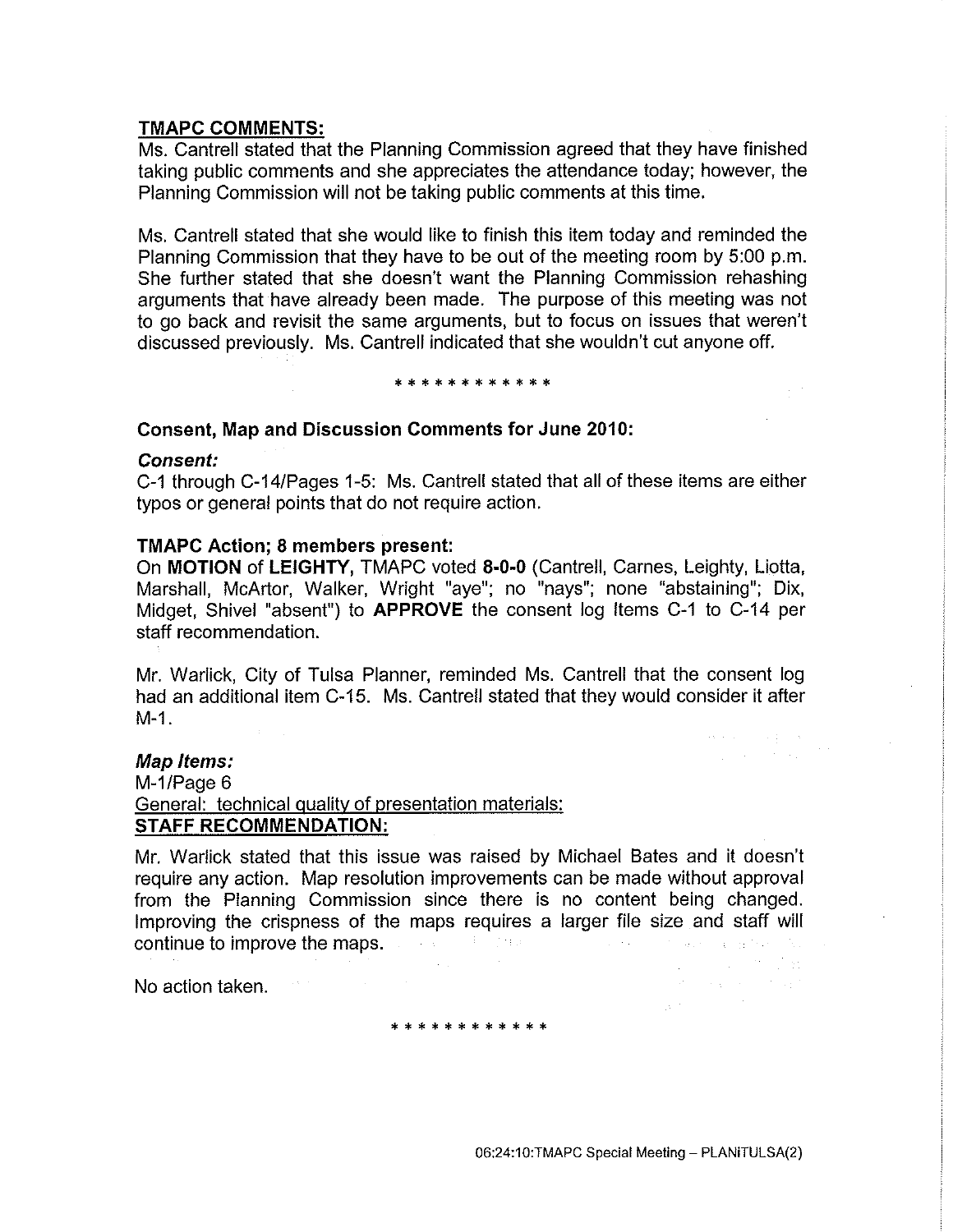#### **Consent:**

C-15, Page 5/Brent Stout Appendix, Pages 18, 27:

# **TMAPC Action; 8 members present:**

On **MOTION of WRIGHT,** TMAPC voted **8-0-0** (Cantrell, Carnes, Leighty, Liotta, Marshall, McArtor, Walker, Wright "aye"; no "nays"; none "abstaining"; Dix, Midget, Shive! "absent") to **APPROVE** the consent log Item C-15 per staff recommendation.

 $\mathcal{O}(\log n_{\rm max})$ 

**(本) 中国 (1) 中国 (1) 中国 (1)** 

 $\mathcal{A}$  and  $\mathcal{A}$  are the set of the set of the set of the set of  $\mathcal{A}$ 

 $\label{eq:1} \mathcal{I}_{\mathcal{A}}=\mathcal{I}_{\mathcal{A}}\left(\mathbf{y}_{1},\ldots,\mathbf{y}_{n}\right) \in \mathcal{I}_{\mathcal{A}}\left(\mathcal{I}_{\mathcal{A}}\right) \times \mathcal{I}_{\mathcal{A}}\left(\mathcal{I}_{\mathcal{A}}\right)$ a na matalika na kampania.<br>Matalika na m

\* \* \* \* \* \* \* \* \* \* \* \*

#### **Map/terns:**

M-2 – M-3, Pages 7-11/ Paul Uttinger/AIA<br>Stabilitv/Growth Man Stabilitv/Growth Map

#### **TMAPC Action; 8 members present:**

On **MOTION of LEIGHTY,** TMAPC voted **8-0-0** (Cantrell, Carnes, Leighty, Liotta, Marshall, McArtor, Walker, Wright "aye"; no "nays"; none "abstaining"; Dix, Midget, Shivel "absent") to **APPROVE** there being no changes made to the map and retain the maps as is.

Mr. Midget in at 12:44 p.m. Mr. Dix in at 12:45 p.m.

M-4, Page 12/Lou Reynolds/Shadow Mountain Behavioral Health System Maps

#### **TMAPC Action; 10 members present:**

On **MOTION of LEIGHTY,** TMAPC voted **9-0·1** (Cantrell, Carnes, Leighty, Liotta, Marshall, McArtor, Walker, Wright "aye"; no "nays"; Dix "abstaining"; Midget, Shivel "absent") to **APPROVE** to change the land use designation for the 60 acres to "Regional Center".

#### M-5, Page 13/Maps

Land Use/AlA

#### **TMAPC Action; 10 members present:**

On **MOTION of LEIGHTY,** TMAPC voted **10·0·0** (Cantrell, Carnes, Dix, Leighty, Liotta, Marshall, McArtor, Midget, Walker, Wright "aye"; no "nays"; none "abstaining"; Shivel "absent") to **APPROVE** the maps are retained as presented.

\* \* \* \* \* \* \* \* \* \* \* \*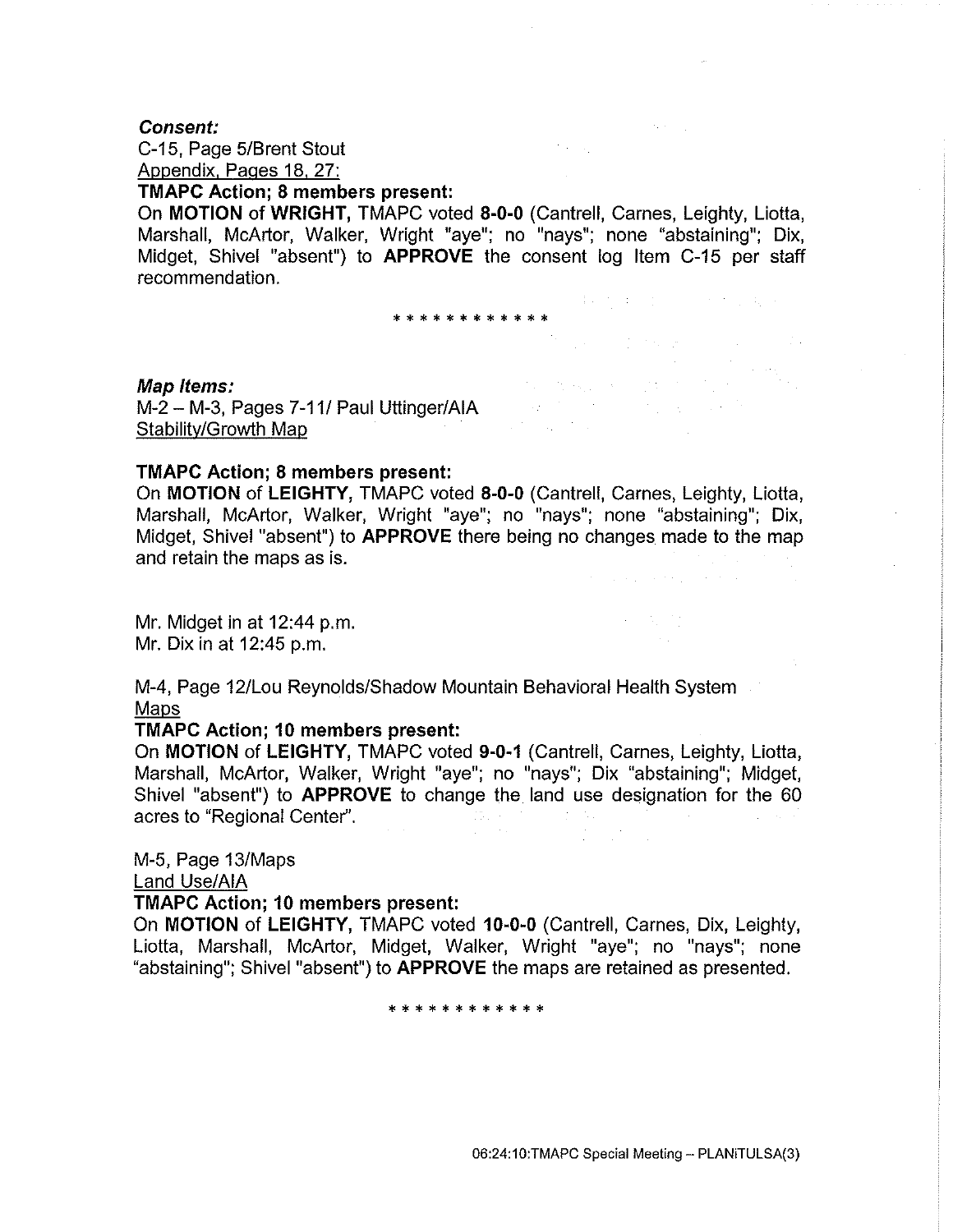#### **Discussion Items:**

D-1, Page 14/Phil Marshall, TMAPC Land Use. Page 77, Policy 3.6

**TMAPC Action; 10 members present:** 

On **MOTION of MARSHALL,** TMAPC voted **5-5-0** (Carnes, Dix, Liotta, Marshall, Walker "aye"; Cantrell, Leighty, McArtor, Midget, Wright "nays"; none "abstaining"; Shive! "absent") to **REMOVE** policy 3.6 and the bullets.

Motion failed and Policy 3.6 will be retained.

D-2, Page 15-16/Bill Leighty, TMAPC

Vision. Page 23

**TMAPC Action; 10 members present:** 

On **MOTION of WRIGHT,** TMAPC voted **9-1-0** (Cantrell, Carnes, Dix, Leighty, Liotta, Marshall, McArtor, Midget, Wright "aye"; Walker "nays"; none "abstaining"; Shive! "absent") to **REINSTATE** the specific language form, rhythm, scale and proportion into the vision statement per the presented paragraph on Page 16 of the log dated 6/24/2010.

D-3, D-4, D-5, Page 16-17/Chip Atkins Vision, Page 23

This issue was resolved by action on D-2.

D-6, Page 17-18/INCOG

Transportation. Page 9, Figure 3

**TMAPC Action; 10 members present:** 

On **MOTION of CARNES,** TMAPC voted **10-0-0** (Cantrell, Carnes, Dix, Leighty, Liotta, Marshall, McArtor, Midget, Wright, Walker "aye"; no "nays"; none "abstaining"; Shive! "absent") to **APPROVE** the recommended changes.

D-7, D-8, & D-36, Page 18, 19 & 44/HBA, AlA, Tulsa Metro Chamber Transportation. Page 39/Policy 10.3/0pen Space. Gilcrease Expressway.

# **TMAPC Action; 10 members present:**

On **MOTION of MIDGET,** TMAPC voted **7-3-0** (Cantrell, Leighty, Marshall, McArtor, Midget, Wright, Walker "aye"; Carnes, Dix, Liotta "nays"; none "abstaining"; Shive! "absent") to **APPROVE** to substitute the language presented for 10.3.

Mr. Midget out at 1:55 p.m. Mr. Walker out at 1 :55 p.m. 经国际经济的 医心脏

 $\label{eq:2} \mathcal{L}_{\text{max}} = \frac{1}{2} \frac{1}{\sqrt{2}} \left( \frac{1}{2} \frac{1}{\sqrt{2}} \frac{1}{\sqrt{2}} \right) \left( \frac{1}{2} \frac{1}{\sqrt{2}} \frac{1}{\sqrt{2}} \right) \left( \frac{1}{2} \frac{1}{\sqrt{2}} \frac{1}{\sqrt{2}} \right) \left( \frac{1}{2} \frac{1}{\sqrt{2}} \frac{1}{\sqrt{2}} \right) \left( \frac{1}{2} \frac{1}{\sqrt{2}} \frac{1}{\sqrt{2}} \right) \left( \frac{1}{2} \frac{1}{\sqrt{2$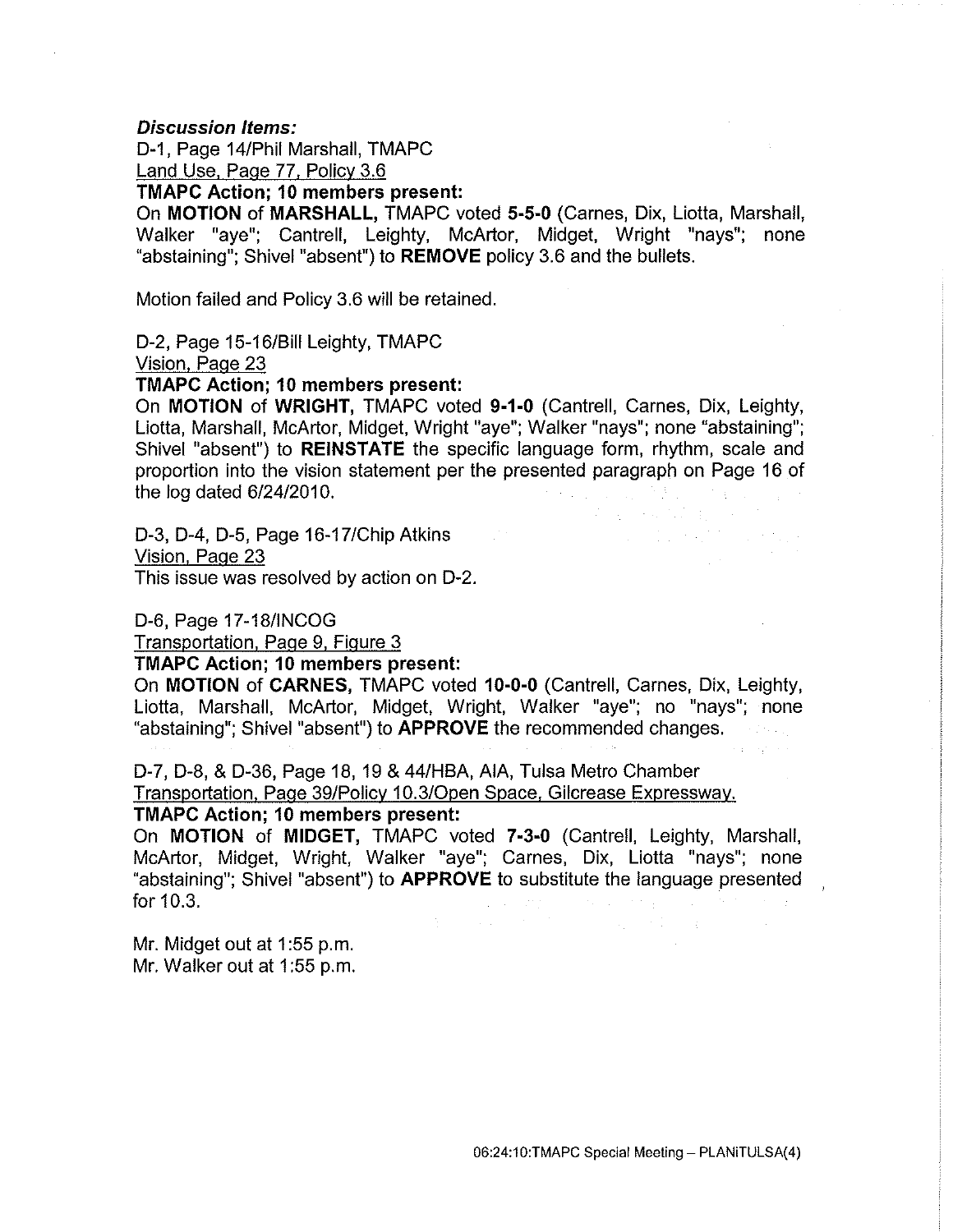D-9, Page 19-20/Tulsa Metro Chamber

# Economic Development Chapter. Discussion Item #40-59

#### **TMAPC Action; 8 members present:**

On **MOTION of CANTRELL,** TMAPC voted **7-0-1** (Cantrell, Dix, Leighty, Liotta, Marshall, McArtor, Wright "aye"; no "nays"; Carnes "abstaining"; Midget, Shive!, Walker "absent") to **DENY** change requested, retain June 2010 draft language.

Mr. Walker in at 2:03 p.m.

#### D-10, Page 20/Chip Atkins

#### Land Use Chapter. Page 20. first column. last paragraph, first sentence **TMAPC Action; 9 members present:**

On **MOTION of MCARTOR,** TMAPC voted **7-1-1** (Cantrell, Dix, Leighty, Liotta, Marshall, McArtor, "aye"; Wright "nays"; Walker "abstaining"; Midget, Shive! "absent") to **APPROVE** the change to text on Page 20 as presented in the log dated 6/24/10.

D-11, Page 20/Chip Atkins

#### Land Use Chapter. Page 67, column 2, second paragraph

# **TMAPC Action; 9 members present:**

On **MOTION of MCARTOR,** TMAPC voted **8-1-0** (Cantrell, Dix, Leighty, Liotta, Marshall, McArtor, Walker "aye"; Wright "nays"; none "abstaining"; Midget, Shive! "absent") to **DENY** text change as requested.

#### D-12, Page 21/Chip Atkins

Land Use Chapter, Page 80

#### **TMAPC Action; 9 members present:**

On **MOTION of MCARTOR,** TMAPC voted **9-0-0** (Cantrell, Dix, Leighty, Liotta, Marshall, McArtor, Walker, Wright "aye"; no "nays"; none "abstaining"; Midget, Shive! "absent") to **APPROVE** the language as presented and add the words "and/or privately funded economic development organizations".

 $\Delta \phi$  and  $\Delta \phi$  is a set of  $\phi$  . The set of  $\phi$  is a set of  $\phi$ 

 $\mathcal{L}^{\mathcal{L}}$  and  $\mathcal{L}^{\mathcal{L}}$  are the state of the state of the state  $\mathcal{L}^{\mathcal{L}}$ 

 $\mathcal{F}(\mathcal{A})$  is a strong sign of the state of the strong state

 $\label{eq:2.1} \mathcal{L}(\mathcal{A}_{\mathcal{A}}) = \mathcal{L}(\mathcal{A}_{\mathcal{A}}) = \mathcal{L}(\mathcal{A}_{\mathcal{A}})$ State Concert Party of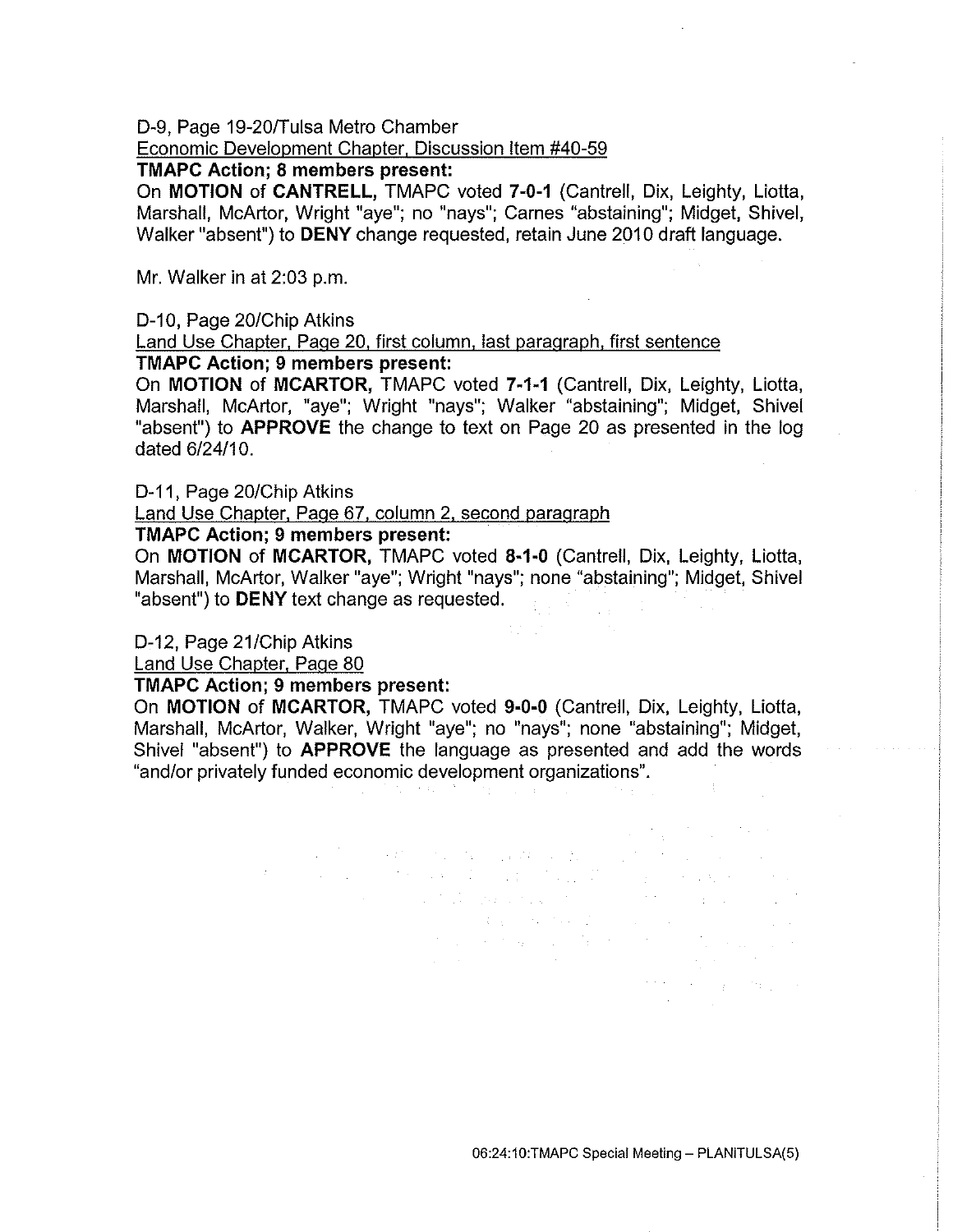# D-13, Page 21/Chip Atkins 6/15 Land Use, Page 80 **STAFF RECOMMENDATION:**

Ms. Schultz stated that INCOG is the Metropolitan Planning Organization for the region and it is a federally defined relationship. They deal with transportation and Federal funding and it isn't really an option. Staff believes it is appropriate that this language is unchanged.

# **TMAPC COMMENTS:**

Ms. Cantrell clarified that the City wouldn't be able to obtain their Federal money without an MPO and that is the role of INCOG.

#### **TMAPC Action; 9 members present:**

On **MOTION of CARNES,** TMAPC voted **9-0-0** (Cantrell, Carnes, Dix, Leighty, Liotta, Marshall, McArtor, Wright, Walker "aye"; "nays"; none "abstaining"; Midget, Shivel "absent") to **DENY** language change and retain the language as presented.

D-14, Page 21/D-15, Page 22/Michael Bates email 6/15/10, /Chip Atkins 6/15/10 Land Use. Page 20 and Page 67/Economic Development. Page 18

# **TMAPC Action; 9 members present:**

On **MOTION of MCARTOR,** TMAPC voted **9-0·0** (Cantrell, Carnes, Dix, Leighty, Liotta, Marshall, McArtor, Wright, Walker "aye"; no "nays"; none "abstaining"; Midget, Shivel "absent") to **AMEND** the language to read as follows: The city, local chambers of commerce, and other privately funded economic development organizations.

D-16, Page 23-28/Lou Reynolds Economic Development. Page 15, Housing. Page 12 **STAFF RECOMMENDATION:** 

Mr. Warlick stated that staff recommends to leave the text unchanged.

# **TMAPC COMMENTS:**

Mr. Leighty expressed that he was surprised by staff's recommendation. Mr. Warlick stated that Mr. Reynolds is fairly consistent with the TMAPC, except for the buffering. He would recommend that buffering not be included because "buffering is an important planning tool, but not the only planning tool". Mr. Warlick further stated that buffering is better defined through the Zoning Code. Ms. Cantrell reminded the Planning Commission that every time there is a change in language it costs the City and if the change is essentially the same and there is nothing wrong with the existing language she would suggest keeping it as is. If it is changed it has to be printed out, it messes up the type and everything has to be re-paged.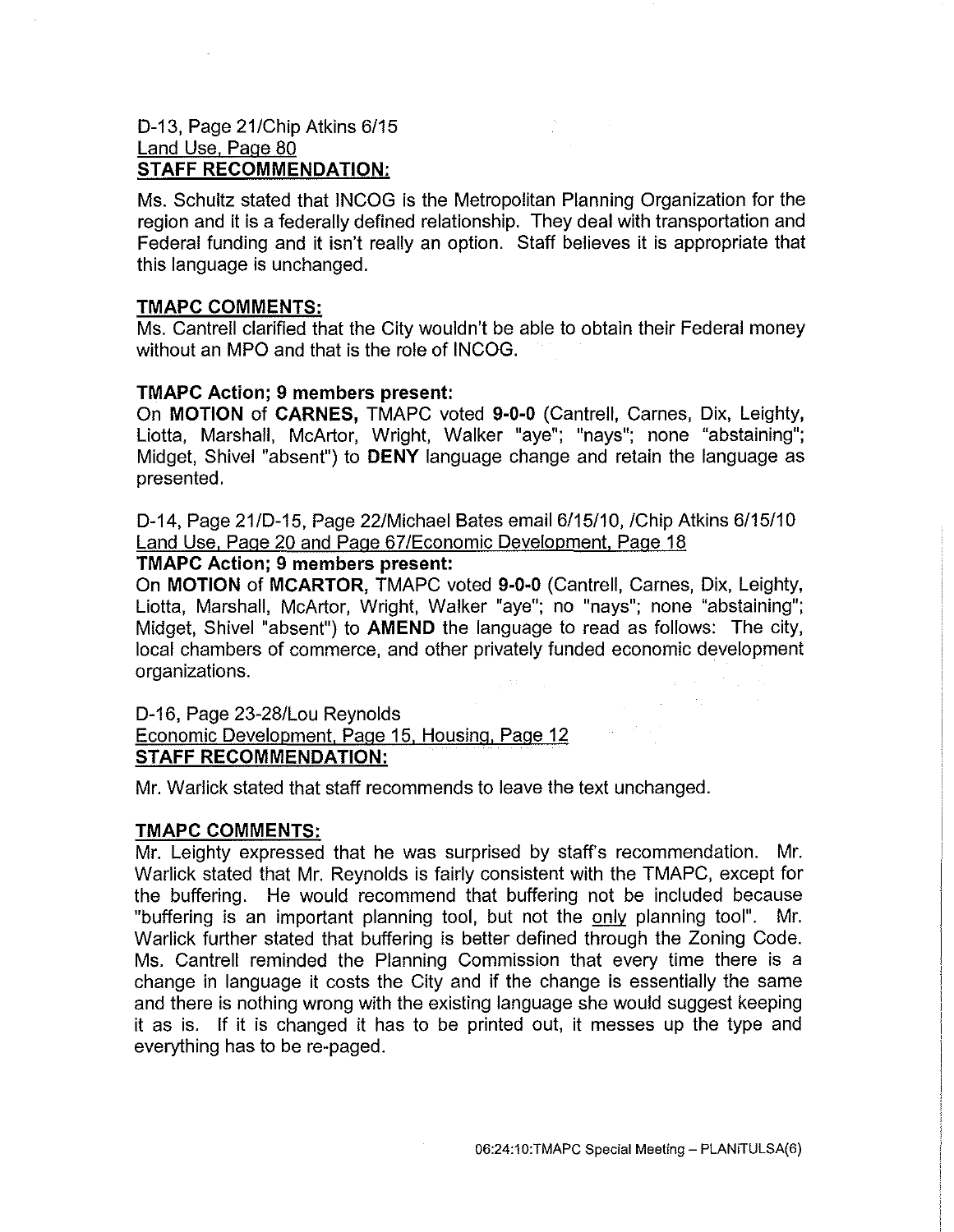# **TMAPC Action; 9 members present:**

On **MOTION of CARNES,** TMAPC voted **9-0-0** (Cantrell, Carnes, Dix, Leighty, Liotta, Marshall, McArtor, Walker, Wright "aye"; no "nay"; none "abstaining"; Midget, Shivel "absent") to **RETAIN** the language except **ADOPT** the language of 4.9 as presented on Page 27 of log dated 6/24/2010.

# D-17, Page 28-19/HBA Letter 6/14/10, Items 1a and 1b

Land Use and Appendix

# **TMAPC Action; 9 members present:**

On **MOTION of WRIGHT,** TMAPC voted **9-0-0** (Cantrell, Carnes, Dix, Leighty, Liotta, Marshall, McArtor, Walker, Wright "aye"; no "nay"; none "abstaining"; Midget, Shivel "absent") to **RETAIN** June 2010 draft language.

D-18, Page 29-30/HBA Letter, Item 2 dated 6/14/10

Land Use, Page 54

**TMAPC Action; 9 members present:** 

On **MOTION of LEIGHTY,** TMAPC voted **8-1-0** (Cantrell, Carnes, Dix, Leighty, Liotta, Marshall, McArtor, Walker "aye"; Wright "nays"; none "abstaining"; Midget, Shivel "absent") to retain language "the Areas of stability on Page 52, and then on top of Page 54 delete the two sentences beginning with "historic designation ... " and "however, ... " and pick back up where it says "The concept of stability....".

D-19, Page 30/HBA Letter 6/14/10, Item 3

Land Use, Page 57

# **TMAPC Action; 9 members present:**

On **MOTION of LEIGHTY,** TMAPC voted **7-2-0** (Cantrell, Carnes, Dix, Leighty, Marshall, McArtor, Walker "aye"; Liotta, Wright "nays"; none "abstaining"; Midget, Shivel "absent") to **APPROVE** to replace the June 2010 language with language as presented with the deletion of the first sentence and the word "however" in the second sentence and begin with "In cases...."

Mr. Midget in at 2:48

D-20, Page 30-31/HBA Letter 6/14/10, Item 4

Land Use, Page 57, Parking Management Districts

#### **TMAPC Action; 10 members present:**

On **MOTION of LEIGHTY,** TMAPC voted **8-1-1** (Cantrell, Carnes, Dix, Leighty, Liotta, Marshall, McArtor, Walker "aye"; Wright "nay"; Midget "abstaining"; Shivel "absent") to **APPROVE** to retain the language per staff recommendation and change the word "should" to "could" in the paragraph starting "mixed-use and parking management zoning districts..".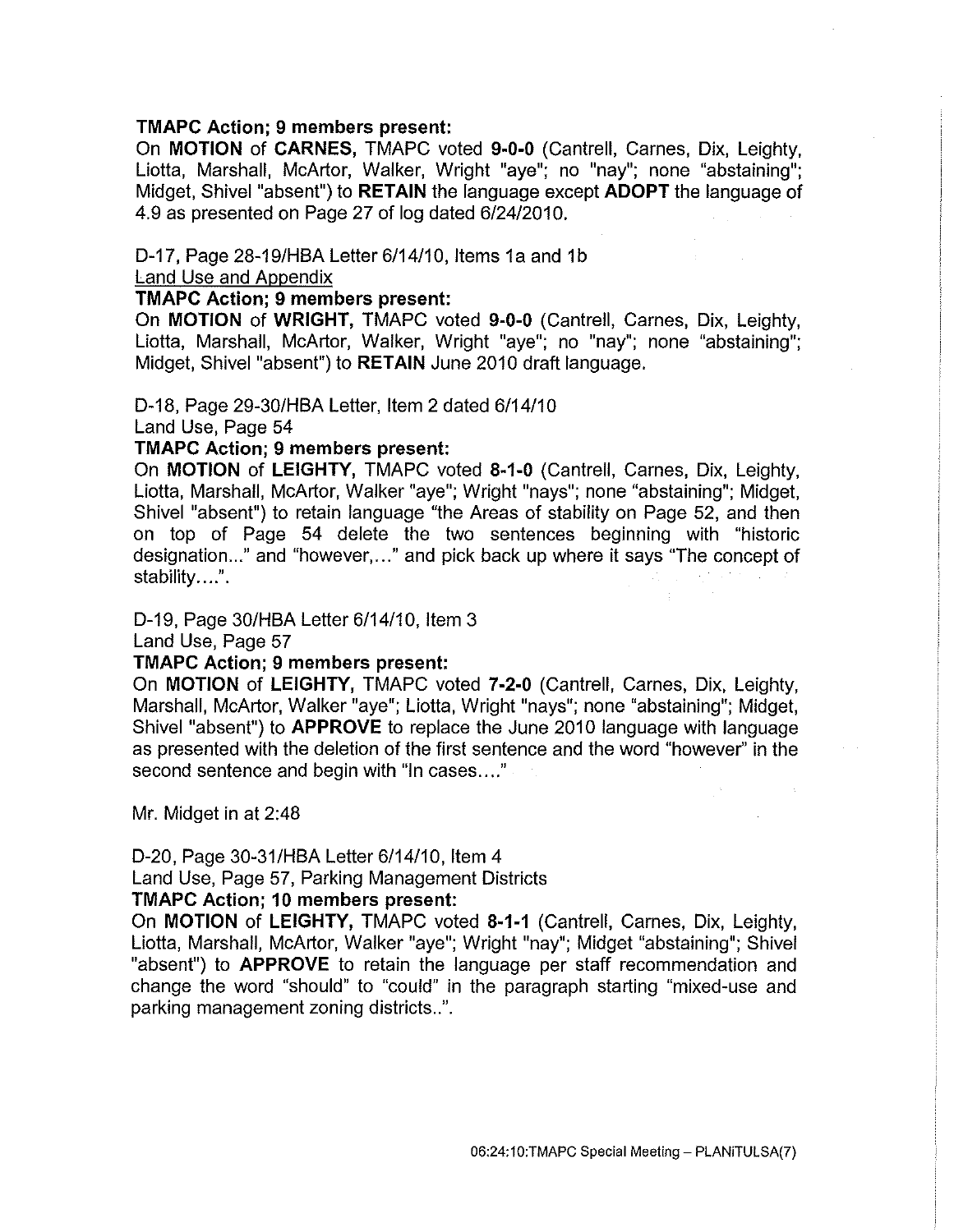#### D-21, Page 31-32/HBA Letter 6/14/10, Item 5 Land Use, Page 55

# **TMAPC Action; 10 members present:**

On **MOTION of DIX,** TMAPC voted **10-0-0** (Cantrell, Carnes, Dix, Leighty, Liotta, Marshall, McArtor, Midget, Walker, Wright "aye"; no "nays"; none "abstaining"; Shive! "absent") to **APPROVE** the following language at the end of the portion of areas of stability: "From stability to growth: as the comprehensive plan is implemented, many areas currently designated as stability may transition to those that should support growth. Where appropriate, this may be accomplished with small area plans, master development plans, and planned unit developments."

Mr. Carnes out at 3:04 p.m.

D-22, Page 33/HBA Letter 6/14/10, Item 6 Land Use, Page 55, Paragraph 1, 1<sup>st</sup> Sentence

Ms. Wright moved to retain the language. Ms. Cantrell removed her second after clarification of recommendation. Motion failed.

#### **TMAPC Action; 9 members present:**

On **MOTION of MCARTOR,** TMAPC voted **9-0-0** (Cantrell, Dix, Leighty, Liotta, Marshall, McArtor, Midget, Walker, Wright "aye"; no "nays"; none "abstaining"; Carnes, Shive! "absent") to **APPROVE** to amend language as proposed by staff on Page 33.

#### D-23, Page 33-34/HBA Letter 6/14/10, Item 8

Housing Policy 1.1, Page 11

# **TMAPC Action; 9 members present:**

On **MOTION of MCARTOR,** TMAPC voted **9-0-0** (Cantrell, Dix, Leighty, Liotta, Marshall, McArtor, Midget, Walker, Wright "aye"; no "nays"; none "abstaining"; Carnes, Shive! "absent") to **APPROVE** restoring the language of the January 2010 draft and add "where appropriate" to the end following "neighborhoods."

D-24, Page 34-36/Michael Bates email 6/15/10

Land Use, Page 56, Page 62 and Page 75

#### **TMAPC Action; 9 members present:**

On **MOTION of DIX,** TMAPC voted **9-0-0** (Cantrell, Dix, Leighty, Liotta, Marshall, McArtor, Midget, Walker, Wright "aye"; no "nays"; none "abstaining"; Carnes, Shive! "absent") to **DENY** the change requested.

D-25, Page 36/Michael Bates Land Use. Page 33 **No action needed.**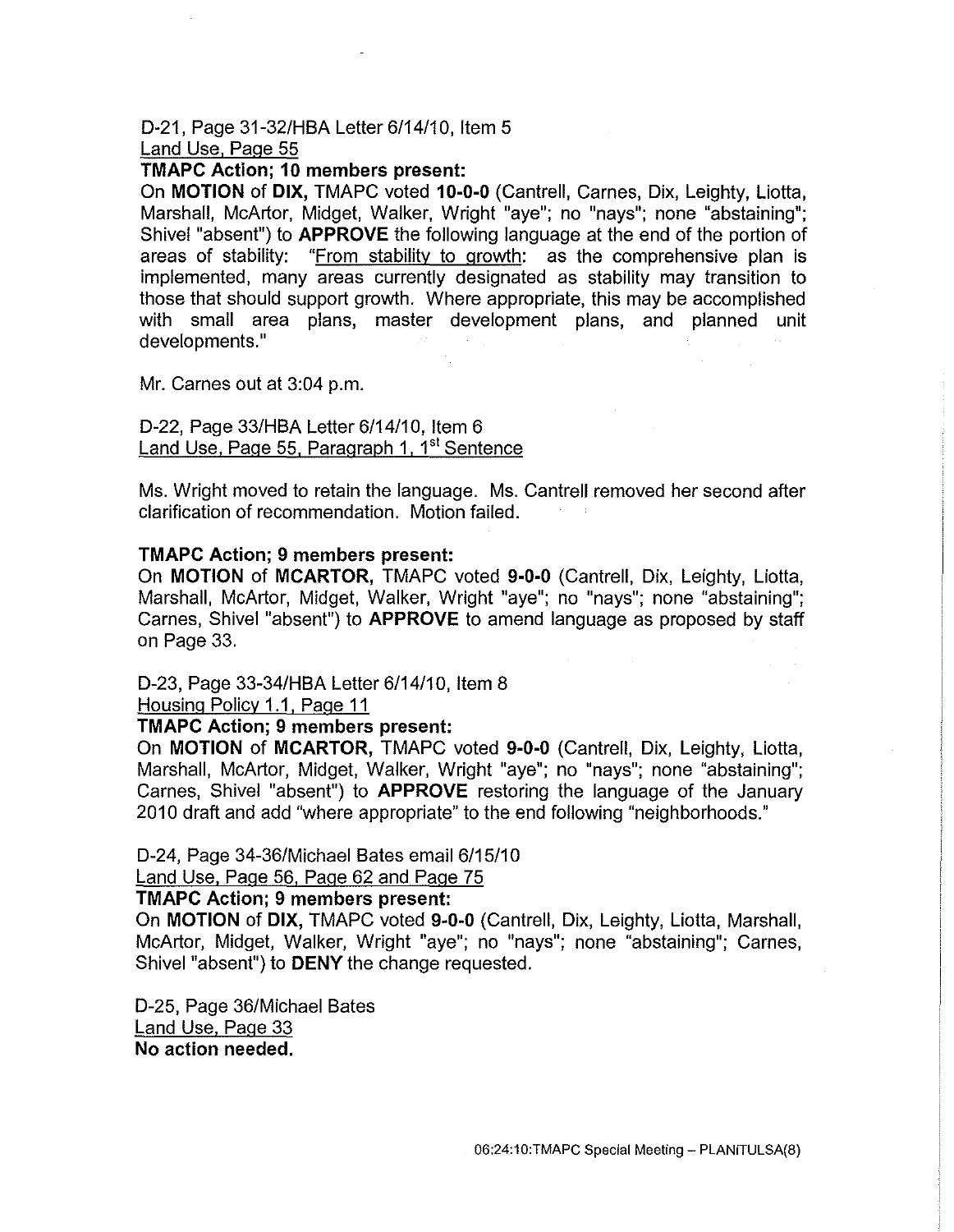D-26, Page 37-40/D. Gaylon Pine, P.E./Program Management Group Vision. Parks & Open Space

# **TMAPC Action; 9 members present:**

On **MOTION of DIX,** TMAPC voted **9·0-0** (Cantrell, Dix, Leighty, Liotta, Marshall, McArtor, Midget, Walker, Wright "aye"; no "nays"; none "abstaining"; Carnes, Shive! "absent") to **APPROVE** the modifications of language presented by Mr. Pine from "preserve or conserve" to "maintain, improve, restore, enhance" in the policy plan only, retaining the Vision language.

D-27, Page 41/Barbara VanHanken email 6/15/10

**General** 

# **TMAPC Action; 9 members present:**

On **MOTION of LEIGHTY,** TMAPC voted **9·0-0** (Cantrell, Dix, Leighty, Liotta, Marshall, McArtor, Midget, Walker, Wright "aye"; no "nays"; none "abstaining"; Carnes, Shive! "absent") to **APPROVE** and retain the language as written in the June draft.

D-28, Page 41-42/Barbara VanHanken email 6/15/10 Vision. Page 23

# **No action needed.**

D-29, Page 42/Barbara VanHanken email 6/15/10

Vision, Page 19

# **TMAPC Action; 9 members present:**

On **MOTION of DIX,** TMAPC voted **8·1·0** (Cantrell, Dix, Leighty, Liotta, Marshall, McArtor, Midget, Walker "aye"; Wright "nays"; none "abstaining"; Carnes, Shive! "absent") to **APPROVE** the language as written in the Vision and the June draft.

D-30, Page 42/Barbara VanHanken email 6/15/10

# Land Use

# **TMAPC Action; 9 members present:**

On **MOTION of DIX,** TMAPC voted **8·1·0** (Cantrell, Dix, Leighty, Liotta, Marshall, McArtor, Midget, Walker "aye"; Wright "nays"; none "abstaining"; Carnes, Shive! "absent") to **APPROVE** to retain the language as written in June draft.

D-31, 34, & 35, Page 42, 43 & 44/Barbara VanHanken/Stephanie Arnold De Verges

Land Use. Housing and General

# **TMAPC Action; 9 members present:**

On **MOTION of MCARTOR,** TMAPC voted **8-1-0** (Cantrell, Dix, Leighty, Liotta, Marshall, McArtor, Midget, Walker "aye"; Wright "nays"; none "abstaining"; Carnes, Shive! "absent") to **APPROVE** to retain language as written in June draft.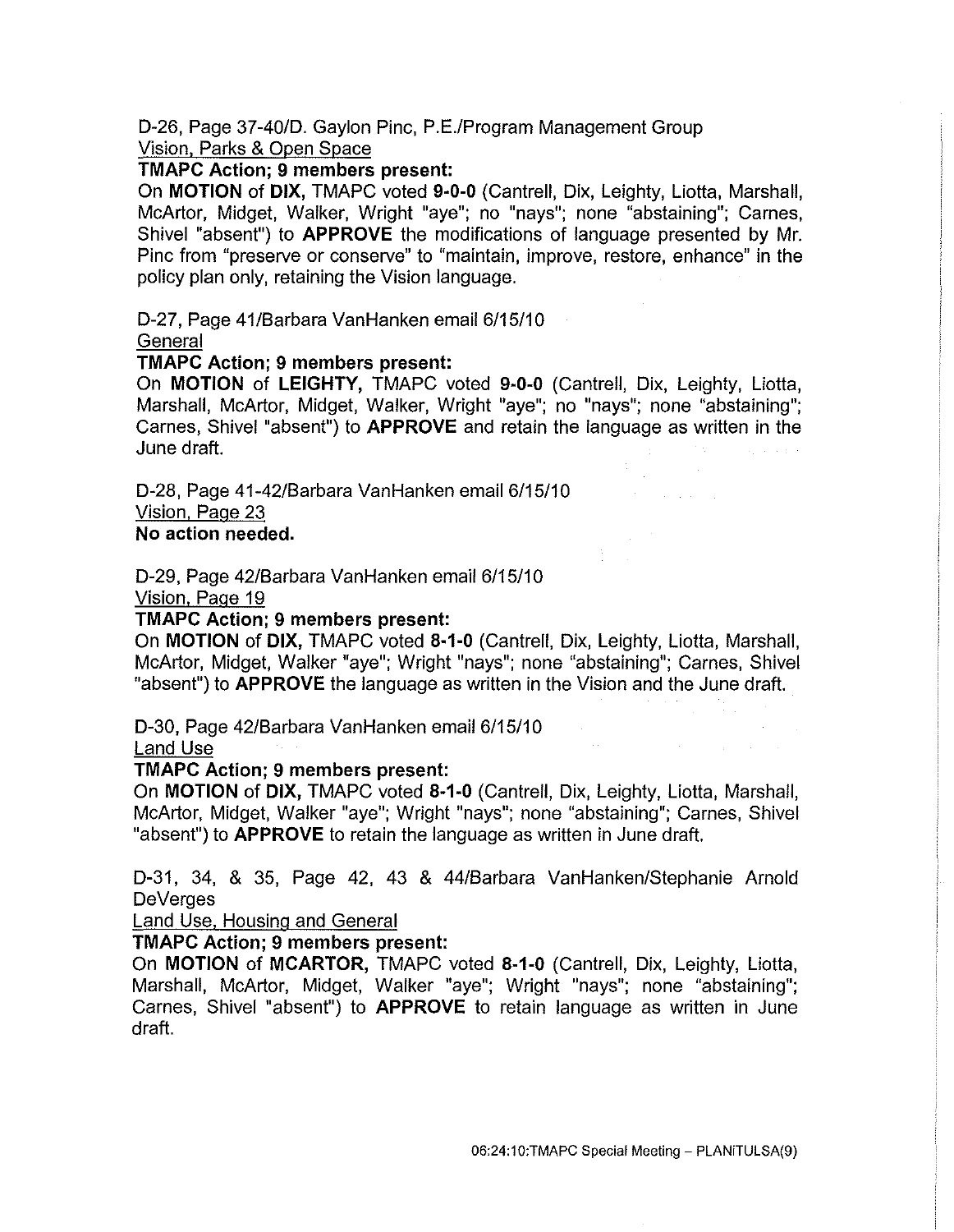D-32, Page 43/Barbara VanHanken email 6/15/10

Housing and General

#### **TMAPC Action; 9 members present:**

On **MOTION of LEIGHTY,** TMAPC voted **9·0·0** (Cantrell, Dix, Leighty, Liotta, Marshall, McArtor, Midget, Walker "aye"; Wright "nays"; none "abstaining"; Carnes, Shivel "absent") to take no action.

# D-33, Page 43/Stephanie Arnold De Verges email 6/14/10

#### General references

On **MOTION of LEIGHTY,** TMAPC voted **9-0-0** (Cantrell, Dix, Leighty, Liotta, Marshall, McArtor, Midget, Walker "aye"; Wright "nays"; none "abstaining"; Carnes, Shivel "absent") to take no action.

# D-36, AlA Eastern Oklahoma Chapter

#### Open Space, Gilcrease Expressway

On **MOTION of MCARTOR,** TMAPC voted **9-0-0** (Cantrell, Dix, Leighty, Liotta, Marshall, McArtor, Midget, Walker "aye"; Wright "nays"; none "abstaining"; Carnes, Shivel "absent") to take no action.

# **TMAPC Action; 9 members present:**

On **MOTION of WRIGHT,** TMAPC voted **9-0-0** (Cantrell, Dix, Leighty, Liotta, Marshall, McArtor, Midget, Walker, Wright "aye"; no "nays"; none "abstaining"; Carnes, Shivel "absent") to **CLOSE** the Comprehensive Plan public hearing.

# **TMAPC Action; 9 members present:**

On **MOTION of WRIGHT,** TMAPC voted **9·0·0** (Cantrell, Dix, Leighty, Liotta, Marshall, McArtor, Midget, Walker, Wright "aye"; no "nays"; none "abstaining"; Carnes, Shivel "absent") to direct staff to prepare a final draft for adoption and prepare a Planning Commission Resolution for formal adoption of the Comprehensive Plan at the July 6, 2010 regularly scheduled meeting.

#### \* \* \* \* \* \* \* \* \* \* \* \*

# **OTHER BUSINESS:**

Ms. Cantrell stated that she is planning to go and speak with the City Council next Tuesday, June 29, 2010 to get an idea of when they would like this to be transmitted to them.

Ms. Wright and Ms. Cantrell thanked everyone involved with the PLANiTULSA development.

\*\*\*\*\*\*\*\*\*\*\*\*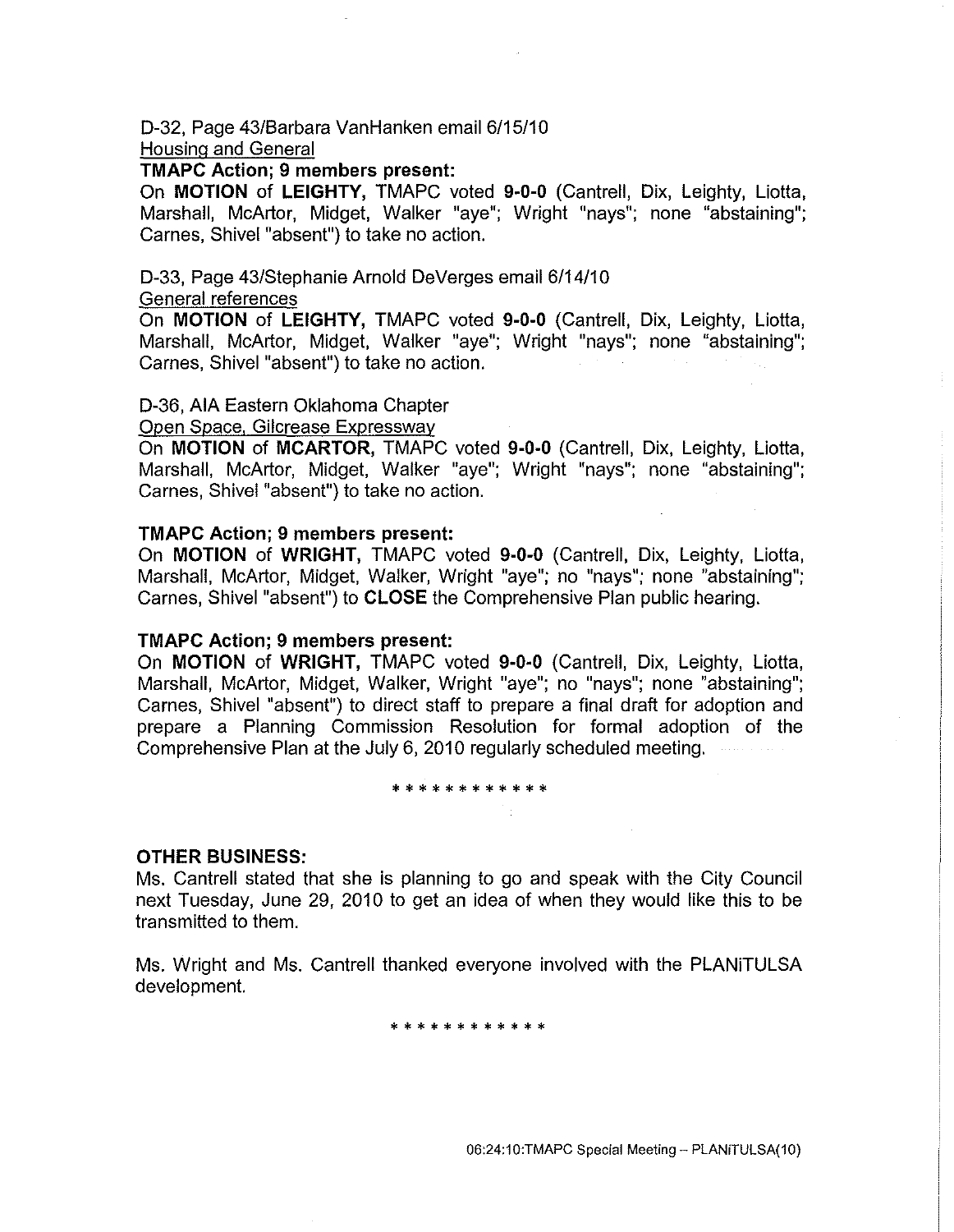There being no further business, the Chair declared the meeting adjourned at 3:50 p.m.

Date Approved:

Chairman

ATTEST: *Anlif E. Marshall* 

06:24:10:TMAPC Special Meeting- PLANiTULSA(11)